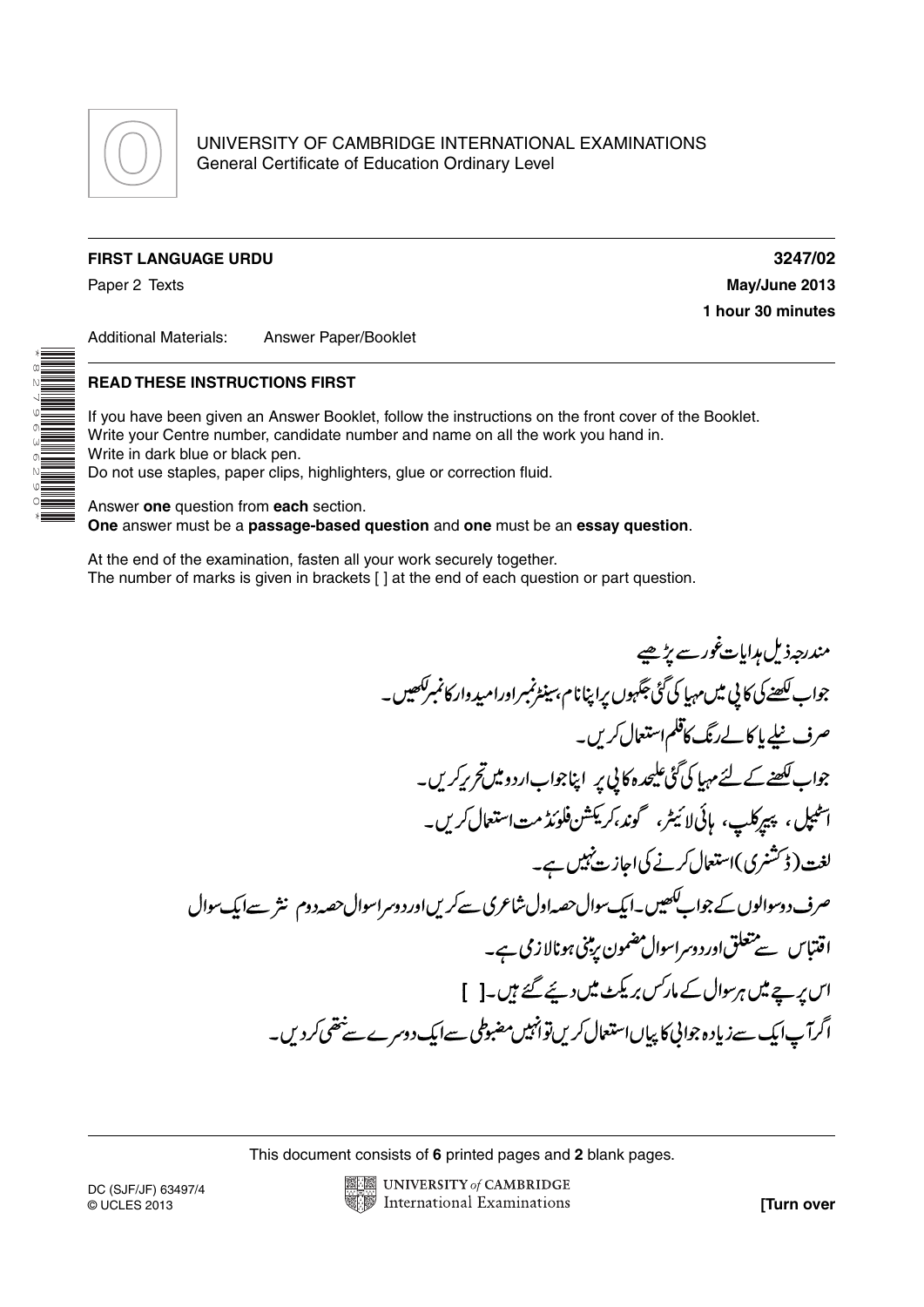**Section 1: Poetry**

غزل

[10] **1**

[15]

[25] **2**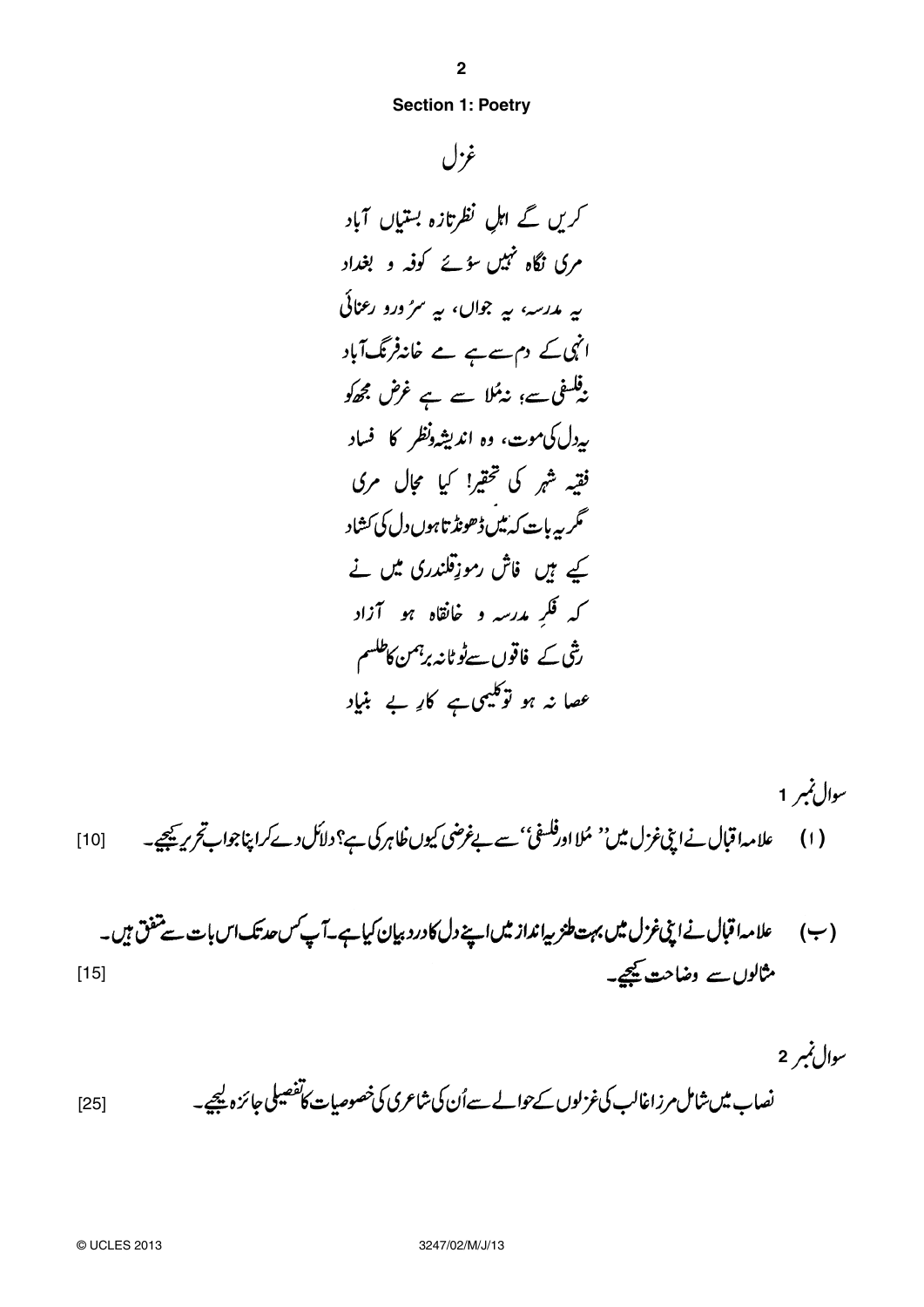**3**

**3** [10]

[15]

[25] **4**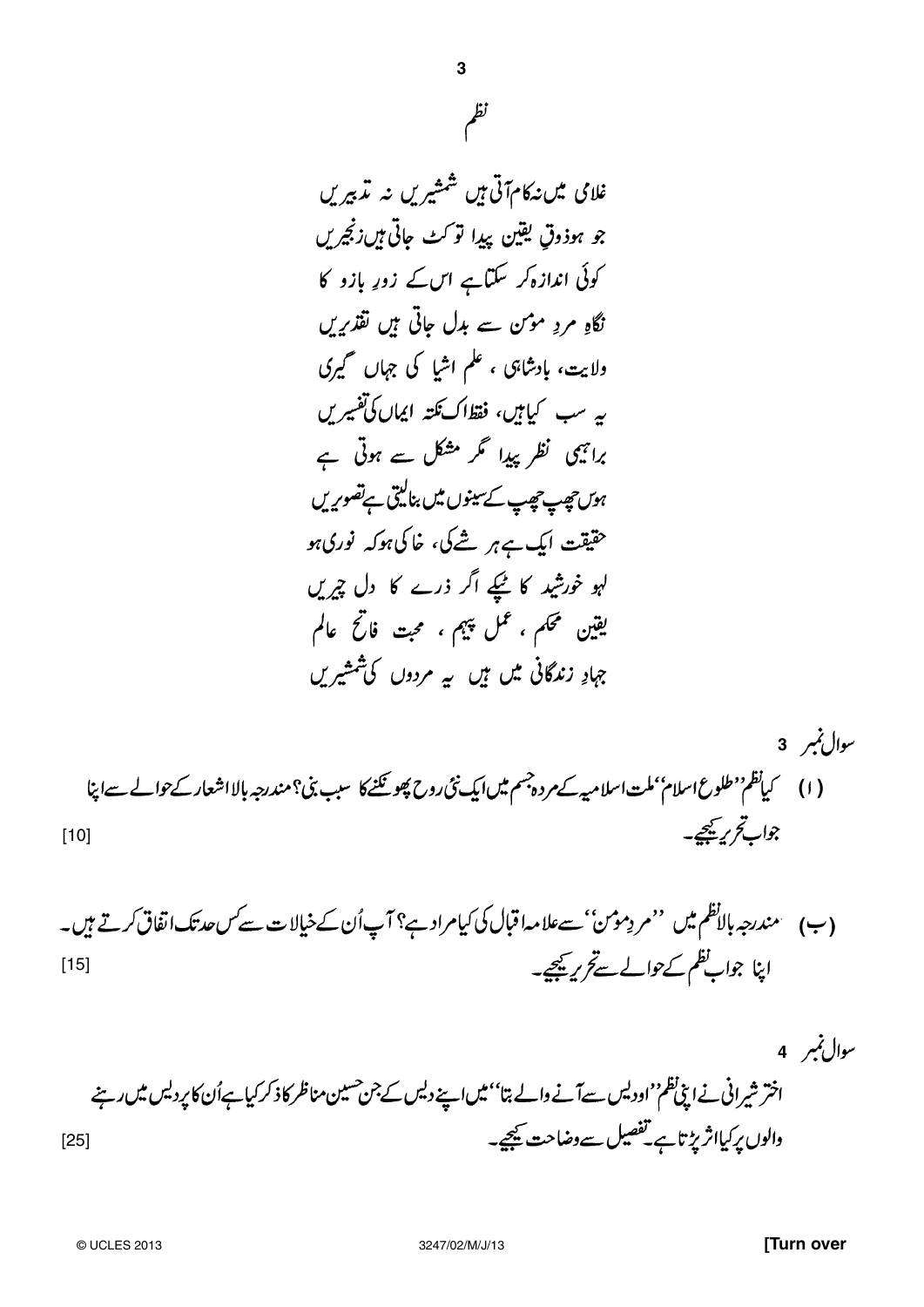#### **Section 2: Prose**

**4**

نثر

<u>اگلے پہ</u>ے کے ٹائر میں ایک بڑاسا پوندلگا جس کی دیے۔ یہ پہر ہر چکر میں ایک دفع*لحہ بھرک*و زور سےاوپراٹھ جا تا تھااور میر اسر پیچھےکو پوں جھنکے کھار ہاتھا جیسے کوئی متواتر ٹھوڑی کے پنچے کے مارے جار ہاہو۔ پچھلےاورا گلے پہے کوملاکر چوں چوں پھی پی پی چوں چیت چوں چوں پھٹ۔۔۔۔کیصدانکل رہی تھی۔جب اتار پر بائیسکل تیز ہوئی تو فضامیں ایک بھونچال سا آ گیااور بائیسکل کے ٹی اور پرزے جو اب تک سور ہے تھے بیدارہوکرگو پاہوئے۔اِدھراُدھرکےلوگ چوٹکے۔ماوَں نے اپنے بچوںکواپنےسینوں سےلگالیا۔کھڑ ڑھڑ ڑے نچ میں پہیوں کی آواز جداسنائی دےرہی تھی لیکن چونکہ بائیسکل اب پہلے سے تیز تھی اس لیے چوں چوں پھٹ چوں چوں پھٹ کی آواز نے اب چوں پھٹ، چوں پھٹ کی صورت اختیارکر لی تھی۔تمام ہائیسکل کسی افریقی زبان کی گردا نیں د ہرار ہی تھی۔

اس قدر تیز رفآری بائیسکل کی طبع نازک پرگراں گز ری۔چنانچہاس میں لیکنت دوتبدیلیاں داقع ہوگئیں۔ایک تو ہینڈل ایک طرف کومڑ گیا جس کانتیجہ بیہ بوا کہ میں جاتو سامنےکور ہاتھالیکن میراتمام جسم دائمیںطرف کومڑ اہواتھا۔اس کےعلاوہ بائیسکل کی گدی دفعتۂ حیدالچّ کے قریب ییچ بیٹھ گئ ۔ چنانچہ جب پیڈل چلانے کے لیے ٹائکیں اوپر ییچ کرر ہاتھا تو میرے گھنٹے میری ٹھوڑی تک پینچ جاتے تھے۔ کمر دوہری ہوکر ماہر کونکل ہوئی تھی اور ساتھ ہی اگلے پہوں کی انگھیلیو ں کی دجہ سے سر برابر جھٹکے کھار ہاتھا۔

سوال *نمبر* 5 (۱) پطرس بخاری نے بہت خوبصورت اسلوباور مجر پورمزاحیہانداز سے ہائیسکل کی سواری کانقشہ کھینچاہے۔اقتباس کی روشنی میں اپنے خیالات کااظہار <u>س</u>چیے۔ [10]

[15]

[25] **6**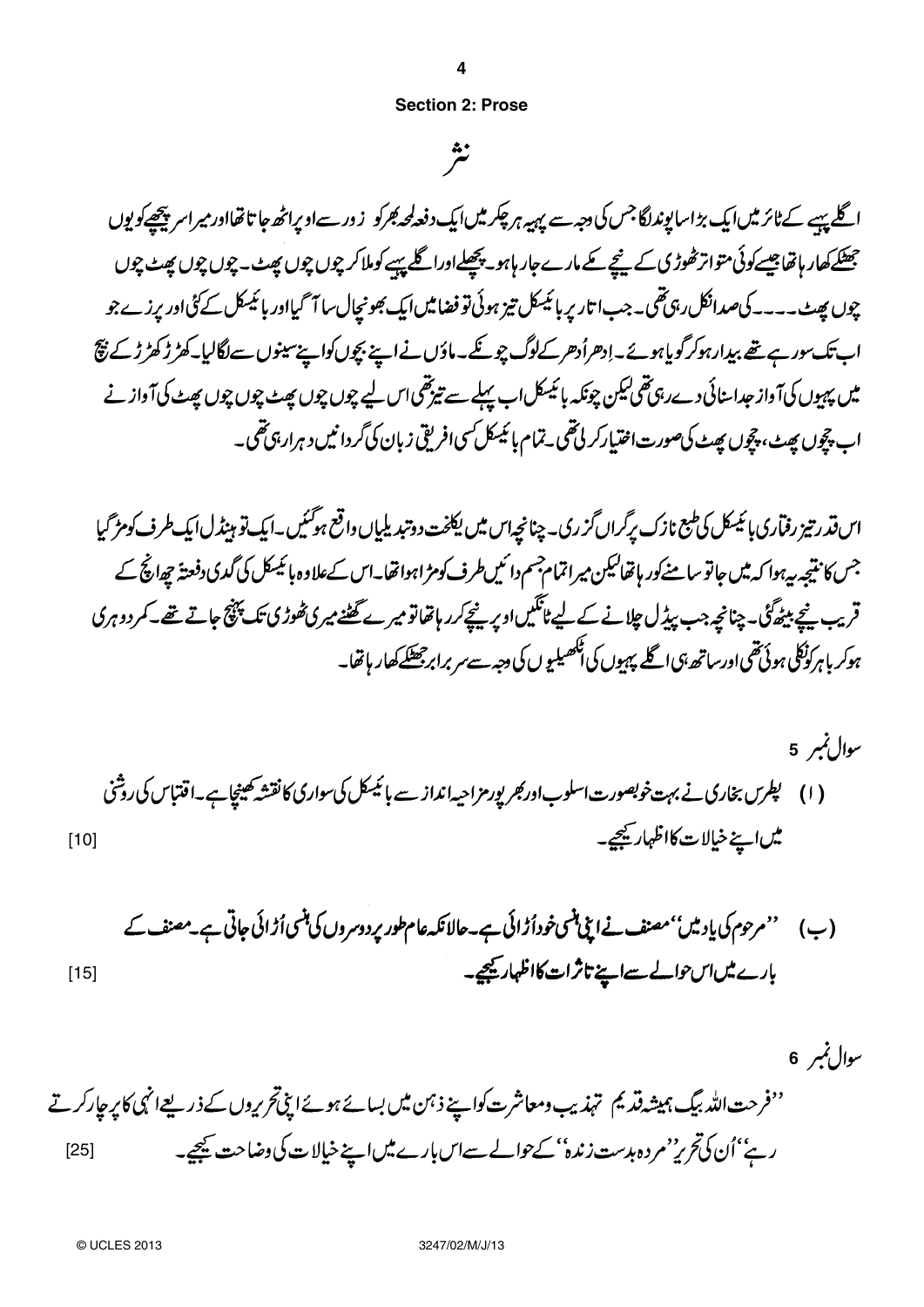# مراة العروس

**5**

ابھی ہہ بات طےنہیں ہوئی تھی کہ ماماعظمت نے ایک شرارت اور کی۔رمضان کاقر ب تھا، محمر کامل کی ماں نے ماماعظمت سے کہا۔'' ماہ رمضان آتا ہے۔ابھی سے سب تیاری کرچلو۔ برتن چھوٹے بڑےسب قلعی کرانے ہیں۔مکان میں برس بھرہواسفیدی نہیں ہوئی۔لالہ ہزاری ل سے کہوکہ کس طرح ہوسکے کہیں سے پچاس روپے دے عید کاخر چ سر پر چلا آ تاہے۔''ماماعظمت بولی ''تمیز دار بہوا پنی ماں کے ماں مہمان جا ئیں گی اور بنا ہےتھیلداربھی آنے والے ہیں یضرور دونوں بیٹیوں کو بلاجیجیں گے۔ بلکہایک جگہ تواس بات کامزکور تھا کہ تمیز دار بہوکاارادہ ہے باپ کے ساتھ چلی جائیں۔ بہوجا ئیں گی تو حجوٹے صاحبز ادےبھی جائیں گے۔ پھر بیوی تمہاراا کیلا دم ہے۔مکان میں سفیدی ہوکر کیاہوگی،اور برتن قلعی ہوکر کیاہوں گے؟ ہزاری مل کم بخت تواںیا بے مروت ہوگیا ہے کی ہرروز ثقا ضےکواس کا آ دی دروازے پے کھڑ ار ہتاہے۔اورقرض کیوں کر دےگا۔''

محمد کامل کی ماں بیرن کرسر دہوگئی سر دہونے کی بات بھی تھی۔میاں تو جس دن سے لا ہور گئے پھر کرگھر کی شکل نہ دیکھی۔حیثے مہینے برسویں دن جی میں خیال آ گیاتو کچھ *فرچ بھیج* دیاور نہ کچھ سر دکارنہیں محمہ عاقل ماں سےالگ ہو ہی چکاتھا۔صرف محمد کامل کا دم گھر میں تھا۔اس کے گئے پیچھے مطلع صاف تھا۔محمہ کامل کی ماں نے ماماسے یو چھا۔''اری پیج بتا، تمیز دار بہوضر ورجا <sup>س</sup>یں گی؟''

- سوال *نمبر* 7 (۱) گھرمیں ساس بہواورمیاں بیوی میں پھوٹ ڈلوانے میں ماماعظمت کا ہاتھ تھامگر شایدکہیں نہ کہیں اس میں تمام گھر والخ شامل تھے۔آپاس بات سے س حد تک متفق ہیں۔مثالوں سے وضاحت کیچیے۔ [10]
- اصغری کو ماماعظمت کے تمام کارناموں کا پیتہ تھا مگر پھربھی چیپ تھی۔آپ کے خیال میں اس کی کیاوجہ تھی؟ ناول کےحوالے  $(-)$ سے ایناجوابتح پرکریں۔ [15]
- سوال *فبر* 8 نذیراحمہ کےکردار یا تو فرشتے ہیں یاشیطان۔اُن کے ہرکردار میں یکسانیت ہے جوکردارنگاری کےفن کےخلاف ہےگر پھر بھی ''مراۃالعروں''بہت مقبول ہوا۔آپ کے خیال میںاس کی کیادجہ ہوسکتی ہے۔تفصیلی جوابتحریر ﷺ۔ [25]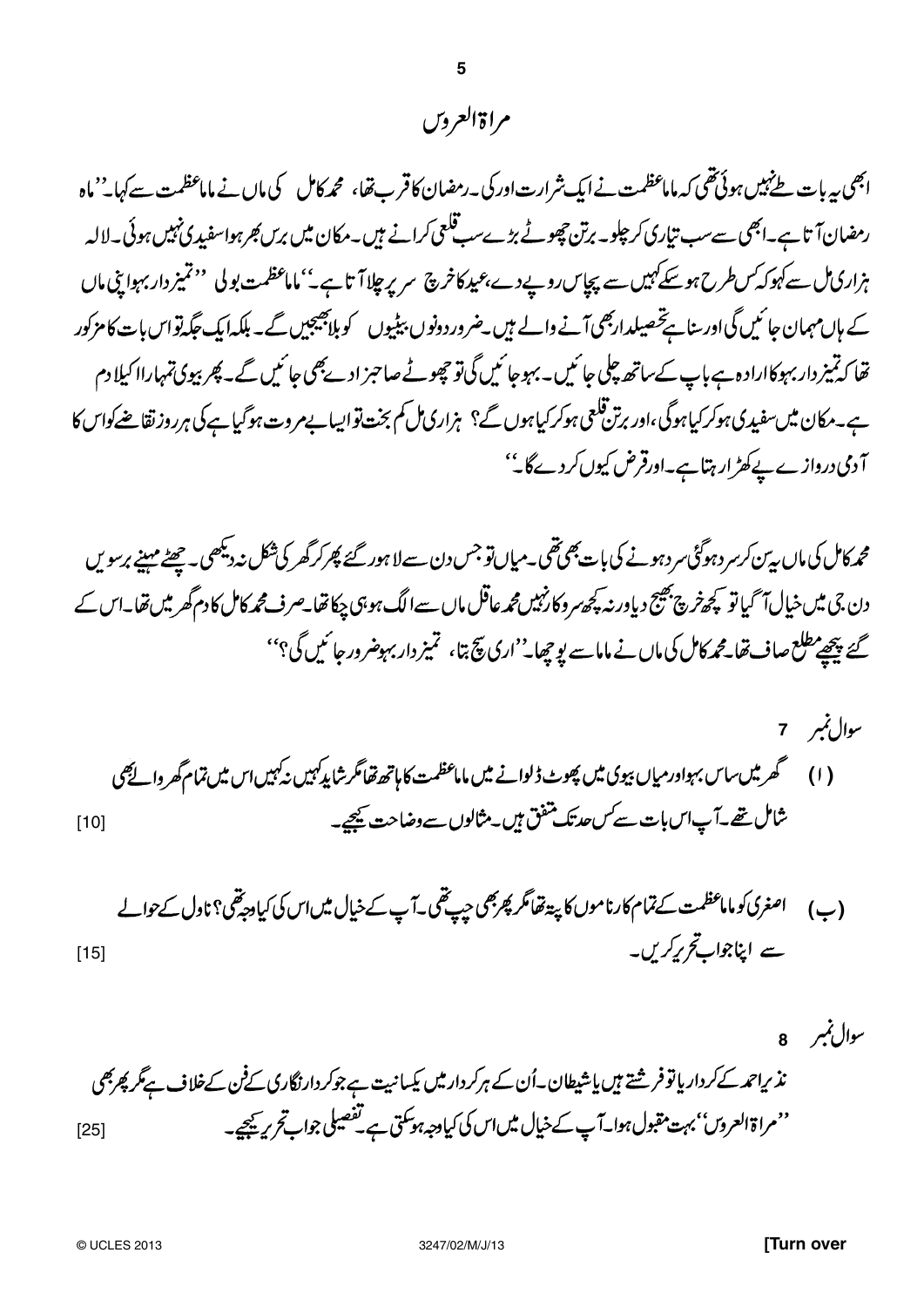# دستك نەدو

'' کیوں ہےنا یہی بات''؟اُس نے بغور اس کے چہرے کو دیکھاجو بالکل خاموش اور بے تعلق نظر آر ہاتھااور وہ روٹھ کر وہاں سے ہٹ آئی۔ جاروں طرف اندھیراتھااور بےنقلقی۔اُس خوب صورت در پچوں اور کافوری دیواروں والےروثن کمرے میں بھی جس کے دروازوں پر سندرکے پانیوں کی سی سبزی لیے ہوئے نیلگوں پردے مرسرا رہے تھےاور جس میں سادہ اورنفیس فرنیچرانتہائی خوش مذاتی سے سحاہواتھا۔

أس کمرے ہی پرکیا مخصر ہے۔اُس گھرکے درود یوار، ہاغ کی سرسبز روشیں اور درخت تک بےرونق نظر آرہے تھے۔سب اُس کے حال دل سے داقف ہونے کے باوجوداُس سےنظریں چرائے ہوئے تھے کسی نے اُس کو پچھانے تک کی کوشش کی بیٹھی۔بجزاُس گستاخ کیکن

بےحد مزاج شاش چینی لڑے کے جس سے اُس کا فقط اتناداسطہ تھا کہ اُس سے اُس کے جہزے لیے پچھ سامان لیا گیا تھا۔ گروہ کس فذردل چلااور بے پاک ہے۔کس طرح بغیرتم پید کے بات شروع کردیتا ہے۔اُس دن مجھ سے کہنےاگا۔''تم اُس' چیا تگ کائی شک سے کا ہےکوشادی کررہی ہو ٗ'؟

اورکل جب وہ دوبارہ کمونو دینے آیاتو *کس طرح مجھے اکیلا بیٹھے دیکھ کر بر*آمدے میں آیااور بے حدعاجزی اور ملائمت سے کمونوٹرائی کرنے کو کہ کرخوداطمینان سےایک طرف کھڑاہوگیا۔اور جب میں نے کمونواْ تارکرمیز پررکھتے ہوئے کہا۔''ہاں یہ پالکل ٹھیک ہے۔''توأس نے اس کو بڑی خوب صورتی سے تہہ کرکے میرے سامنے رکھتے ہوئے کہا۔''خدامبارک کرےاورتم اس کوخوشی سے استعال کرو۔''اور پھرند جانے کیوں میری آٹکھوں میں آنسوآ گئے۔

سوال **نمبر** و (۱) ''دستک نددؤ' کےاس اقتباس میں مصنف نے زبان کااستعال نہایت ہی حوبصورتی سے کیاہے۔اس حوالے سے اپنے خیالات کااظہار مثالیں دے کر کیچیے۔ [10]

(ب) دیے گئےاقتباس میںصولت جہانگیرصفدر پاسین کے بارے میں سوچتے ہوئے اپنے جذبات کااظہارکرتی ہے۔حالات و واقعات كأنفصيلى جائزه لييتے ہوئے بتائميں كەصولت جہاتگیر كيوں اتنى جذباتى نظراً تى ہے۔ [15] سوال <u>نمبر</u> 10

صفدر پاسین ''دستک نددؤ' کا دوسرا اہم کردار ہے جورومانو بیت کی خصوصیات سے گجر پور ہے۔آپ کس حد تک اس بات سے اتفاق کرتے ہیں۔اپنے جواب کی تفصیل سے وضاحت کیچیے۔ [25]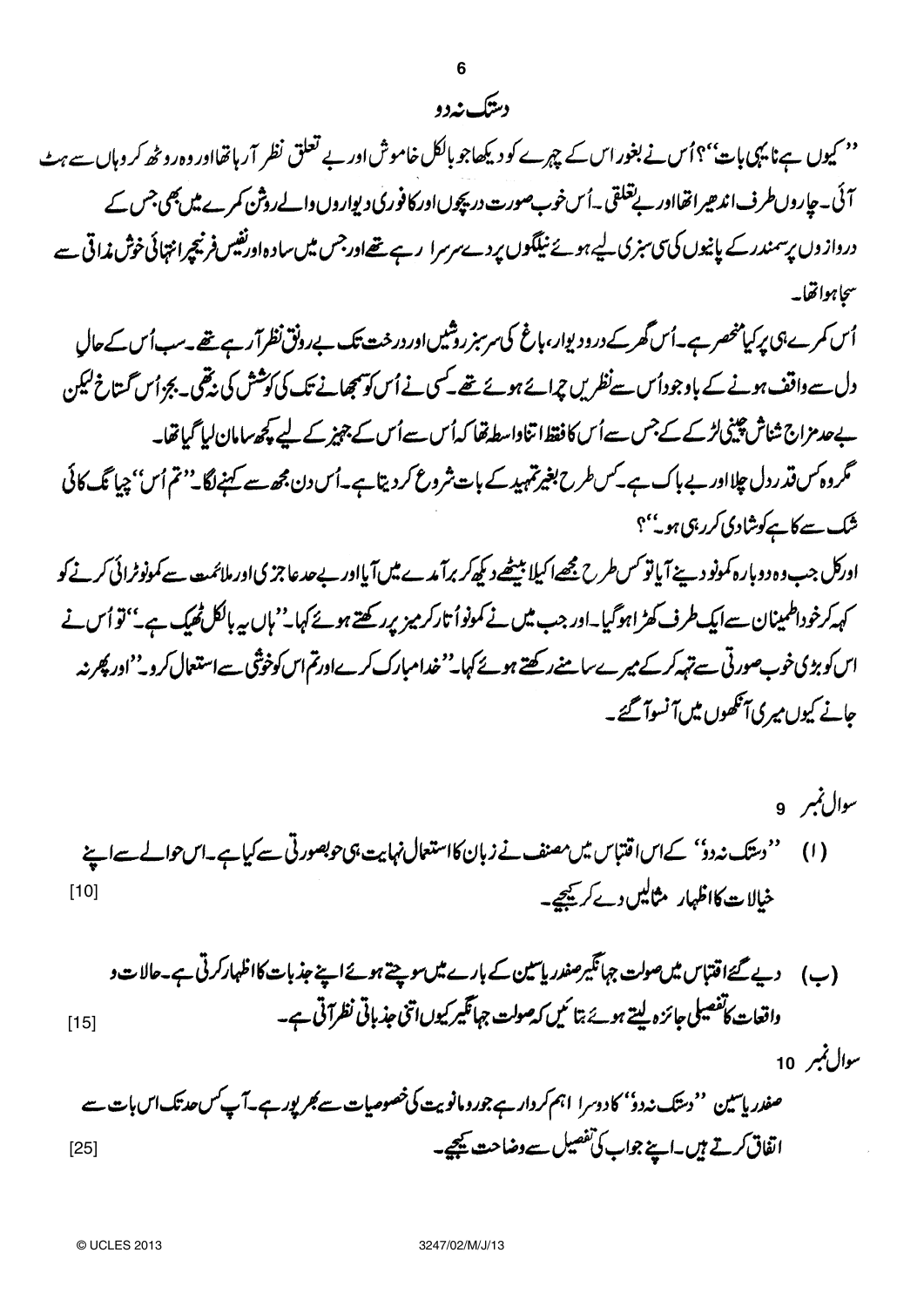## **BLANK PAGE**

**7**